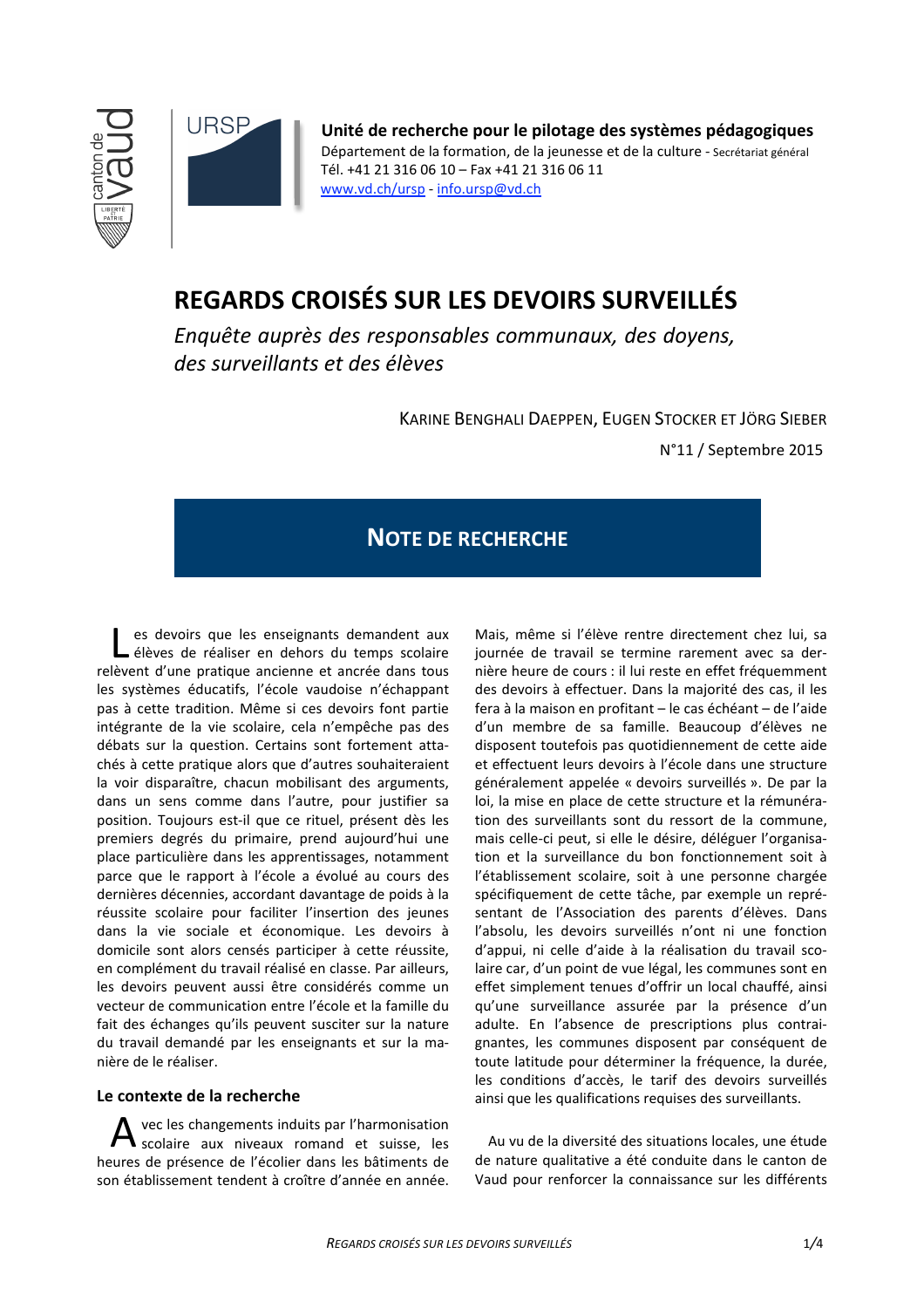fonctionnements des dispositifs tels que perçus par les personnes concernées. L'objectif est de mettre en lumière, à la fois la diversité des regards et leurs points de convergence.

#### Description de l'étude

Initiée en 2012, cette étude s'intéresse à la situation des devoirs surveillés dans le canton de Vaud telle qu'elle est perçue par les différents acteurs qui interviennent dans ces dispositifs. Elle cherche à fournir une image fidèle de ce qui est offert aux élèves de l'école obligatoire vaudoise pour leur permettre de faire leurs devoirs dans un cadre surveillé. Une vingtaine d'établissements primaires et secondaires ont été sélectionnés en fonction de critères précis (taille, situation géographique, appartenance au projet équité, degré primaire ou secondaire) pour y mener une série d'entretiens avec les doyens et les surveillants qui y travaillent. Dans 8 établissements parmi ces 21, 43 élèves ont été interviewés. Dans ces mêmes établissements, une séance de devoirs surveillés a fait l'objet d'une observation par les chercheurs. Enfin, l'organisation des devoirs incombant aux communes, 16 entretiens téléphoniques ont été réalisés avec les responsables communaux en charge de ce dossier.

Les thèmes principaux abordés par l'étude sont :

- Les modalités d'organisation, de coordination et de fonctionnement des devoirs surveillés dans les établissements retenus ;
- Les conditions dans lesquelles ils se déroulent :
- Les caractéristiques des surveillants encadrant les élèves aux devoirs surveillés :
- Les caractéristiques des élèves qui s'y rendent ;
- La quantité et le type des devoirs assignés aux élèves et les éventuels problèmes que cela peut créer ;
- L'efficacité ressentie par tous les partenaires, l'adéquation par rapport aux besoins des élèves et le lien éventuel avec les résultats scolaires ;
- Les souhaits et recommandations des responsables, des dovens, des surveillants et des élèves en matière de devoirs surveillés.

#### Des organisations variées

es communes disposent d'une grande liberté - pour organiser les devoirs surveillés, tant au niveau de la forme que du contenu. L'exigence minimale se résume à la mise à disposition d'un espace approprié pour que les élèves travaillent, ainsi qu'un encadrement des séances par un adulte. Les communes sont entièrement responsables des devoirs surveillés ; elles les organisent elles-mêmes ou les délèguent à des

tiers : association intercommunale ou parentale, ou à l'école elle-même. Il en résulte une grande diversité de l'offre. Ainsi, dans certaines communes, les surveillants possèdent une formation pédagogique, alors que dans d'autres lieux, aucune formation spécifique n'est demandée. Un autre cas de figure est celui où le surveillant sans formation pédagogique est soutenu par un enseignant qui se déplace d'un groupe d'élèves à un autre et propose son aide. La diversité concerne aussi le rôle du surveillant. Il peut être défini dans un cahier des charges ou laissé à l'appréciation du surveillant. celui-ci étant alors libre de définir ses conditions d'intervention auprès des élèves.

Selon leur statut, les surveillants sont plus ou moins bien intégrés à l'école. La situation est donc différente selon qu'il s'agisse d'enseignants de l'établissement ou de personnes extérieures à l'école. Les tailles des groupes varient sensiblement d'un dispositif à l'autre (entre trois et dix-huit élèves dans l'enguête). Dans certaines communes, deux surveillants sont présents si les effectifs sont considérés élevés. Le regroupement des élèves selon les degrés scolaires n'est possible que dans les grands établissements qui présentent un grand nombre d'enfants fréquentant les devoirs surveillés. Dans les petits établissements, les élèves de plusieurs degrés peuvent alors ne former qu'un seul groupe. Suivant la commune, les séances de devoirs surveillés ont lieu entre deux et cing fois par semaine et l'offre hebdomadaire est comprise entre 1h30 et 12h.

### Les surveillants : quelle formation pour quelles tâches?

a question de la formation des surveillants ren--voie à des attentes différentes selon la population enquêtée. Les responsables communaux n'ont souvent que peu d'attentes en la matière, alors que les dovens souhaiteraient pouvoir disposer de personnes bénéficiant d'une formation pédagogique spécifique, si possible même des enseignants. Les surveillants s'estiment par ailleurs suffisamment compétents, même s'ils ne s'opposeraient pas à acquérir une formation spécifiquement adaptée à leurs tâches. On relèvera également que des contacts entre enseignants et surveillants existent dans la majorité des cas, mais que ceux-ci n'ont lieu qu'occasionnellement, pour régler des problèmes mineurs. Certains surveillants déplorent le manque de collaboration entre les deux partenaires, qui peut même, disent-ils, nuire au bon fonctionnement du dispositif. Au niveau des tâches accomplies, les responsables communaux adoptent une « posture officielle » dans leur discours dans la mesure où ils limitent les activités des devoirs surveillés à la seule réalisation des devoirs par les élèves, se conformant ainsi aux objectifs figurant dans les lois et les règlements. Les dovens abordent la question des tâches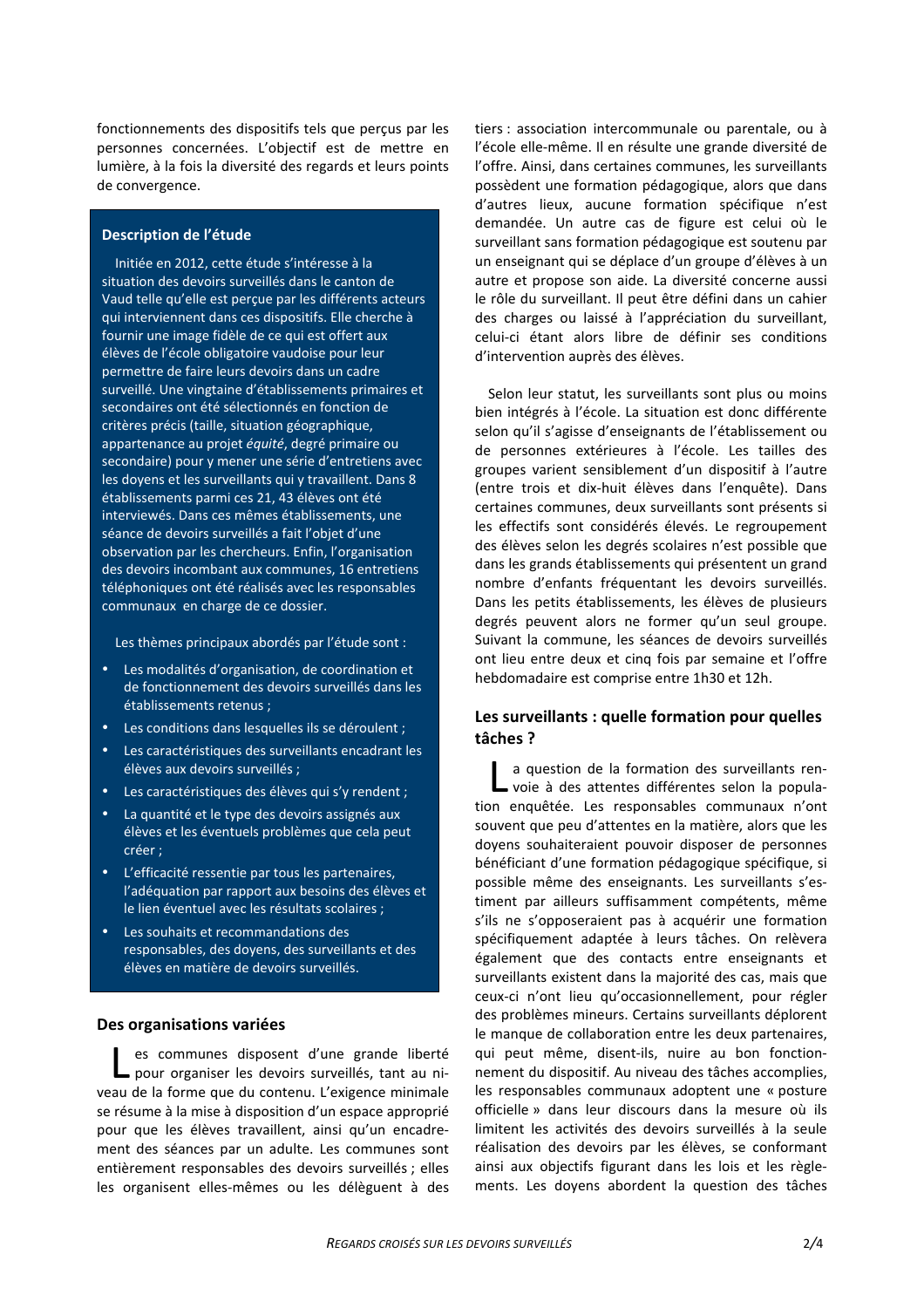d'un point de vue basé principalement sur les aspects organisationnels des séances de devoirs surveillés (par exemple les aspects concernant la gestion de la discipline). Quant aux surveillants eux-mêmes, ils insistent sur le fait que leur travail ne saurait se résumer à de la simple surveillance, ce que confirment par ailleurs les élèves qui attendent de l'adulte qu'il leur fournisse aussi des explications, voire des corrections en cas de besoin.

## Quelques points mis en évidence par les acteurs

es entretiens ont permis de dégager et de croiser les avis des acteurs sur plusieurs aspects du fonctionnement des dispositifs.

En premier lieu, les conditions d'accès aux devoirs surveillés sont interprétées de manière différente selon le rôle tenu par les partenaires ; pourtant, en principe, tous les élèves peuvent avoir accès au dispositif. Il en résulte ainsi trois catégories de réponses distinctes : les responsables communaux comprennent le sens logistique de l'expression, incluant notamment le problème des transports. Les doyens l'appréhendent en termes d'organisation, par exemple en mentionnant les procédures d'inscription des élèves aux devoirs surveillés. Enfin, les surveillants retiennent l'aspect de la spécificité du public d'élèves fréquentant les devoirs surveillés (à savoir essentiellement des enfants dont les parents ne peuvent pas leur fournir une aide pour diverses raisons).

En second lieu, la question de la supervision des dispositifs est apparue importante à aborder et analyser. S'il est logique de penser qu'une structure telle que les devoirs surveillés fasse l'objet d'une supervision afin d'en assurer le bon fonctionnement, la responsabilité de cette mission n'est pas envisagée de manière unanime par les acteurs. Cela pourrait laisser à penser qu'il existe un certain flou dans ce domaine. Les responsables communaux considèrent qu'ils supervisent le fonctionnement, les doyens pensent au contraire que ce sont eux qui s'en acquittent, tandis que les surveillants tendent à estimer qu'il n'y a pas forcément de supervision des dispositifs.

Un troisième point touchant de près au déroulement des séances concerne les problèmes pouvant intervenir pendant le temps consacré aux devoirs surveillés. Peu de problèmes graves sont en fait mentionnés et ce sont les surveillants eux-mêmes qui interviennent le cas échéant pour résoudre les situations qui peuvent perturber le déroulement des séances. Cependant, en cas de besoin, une procédure existe, mais les surveillants ne sont pas tous au fait de la voie à suivre, faute d'informations.

La question de l'efficacité des devoirs a constitué un point central dans les entretiens. Une large majorité des interlocuteurs s'accordent à dire que les devoirs surveillés sont efficaces et qu'ils répondent aux besoins des enseignants et des parents, mais pas pour les mêmes raisons. Les élèves aiment travailler en compagnie de leurs camarades et apprécient de rentrer à la maison leurs devoirs terminés. Les responsables communaux et les doyens constatent que la demande croît et certains en concluent qu'ils sont efficaces. Quelques voix critiques s'élèvent cependant pour dire que les devoirs surveillés pourraient être beaucoup plus efficaces qu'ils ne le sont actuellement, notamment en mettant davantage l'accent sur la formation des surveillants.

Enfin, en matière de recommandations, les différentes catégories d'interlocuteurs voient également les choses de manière différente. Ainsi, si les responsables communaux n'ont que peu, voire pas de recommandations à faire, il en va autrement des doyens et des surveillants, qui, de par leur proximité avec la pratique, sont essentiellement concernés par des réflexions d'ordre organisationnel et pédagogique. Les élèves ont, quant à eux, peu de propositions concrètes à faire, si ce n'est à un niveau qui les touche de près, comme la suppression de l'obligation de rester jusqu'à la fin des séances alors que leur travail est terminé.

#### Vers une amélioration des dispositifs

'organisation des devoirs surveillés par les communes a comme avantage de pouvoir adapter l'offre aux contraintes et besoins locaux mais, en contrepartie, tous les élèves du canton n'ont pas accès aux mêmes prestations. Si l'on admet que les devoirs à domicile peuvent contribuer à la réussite scolaire, cette inégalité pourrait désavantager certains élèves dans leur cursus, notamment pendant les années précédant l'orientation dans le secondaire I. Bien que les communes soient tenues d'organiser des devoirs surveillés, les conditions d'accès peuvent limiter leur fréquentation. Les montants des cotisations peuvent aussi, cas échéant, faire hésiter les familles à inscrire leur enfant. Une pratique de cotisations et de subsides harmonisée serait alors une solution plausible. Dans certaines communes, des problèmes de transport peuvent aussi faire renoncer à une participation des élèves aux devoirs surveillés. Des tailles de groupes raisonnables, une formation des surveillants, une coordination effective entre les surveillants et l'école semblent être les facteurs prépondérants expliquant le bon fonctionnement des devoirs surveillés. Il pourrait alors être envisageable d'offrir aux surveillants qui ne sont pas des enseignants une formation spécifique, ce qui n'est actuellement pas le cas partout. Une part non négligeable des élèves ont besoin d'aide pour faire leurs